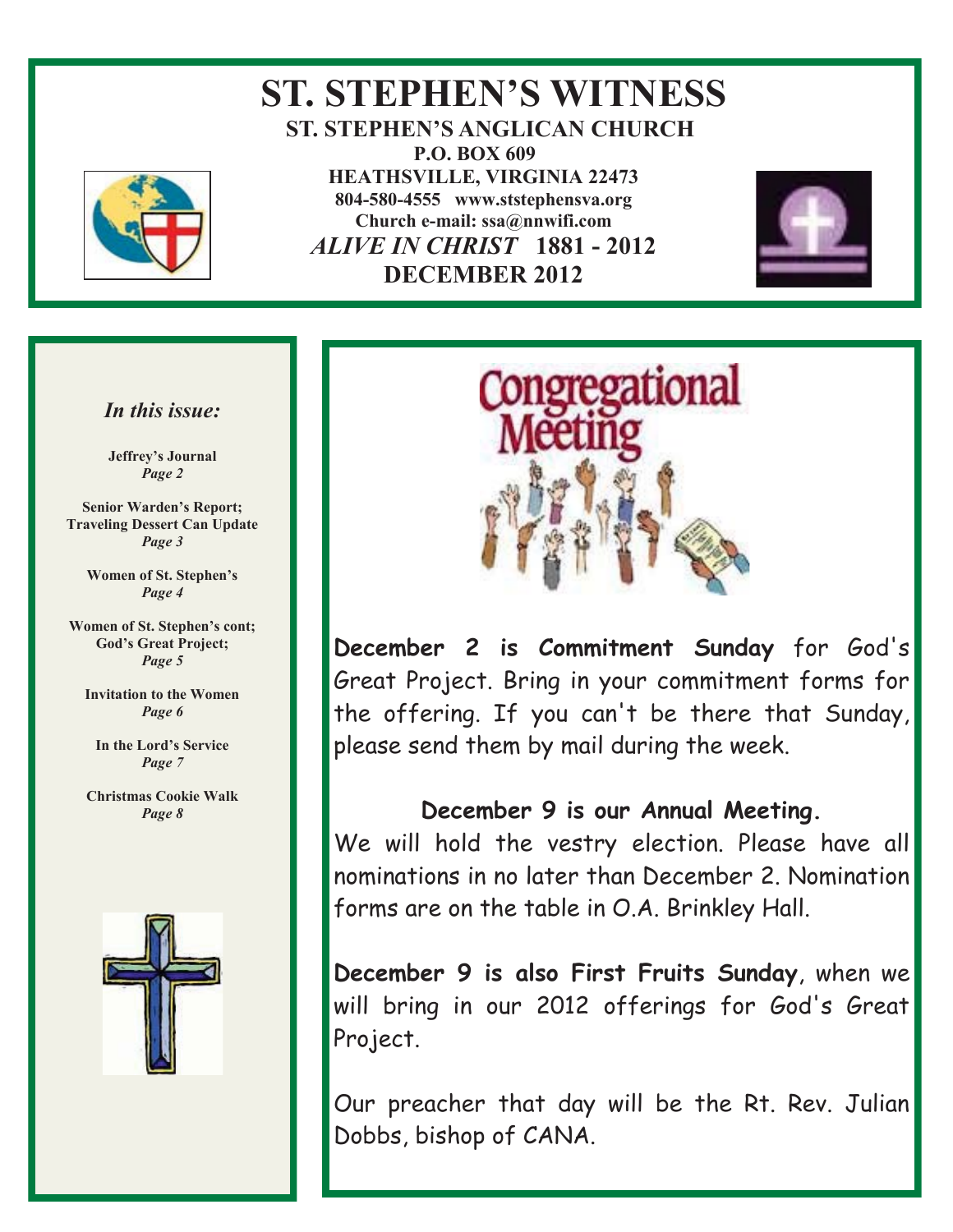# JEFFREY'S JOURNAL



**Why Do We Have Communion Every Sunday?** 

Holy Communion, or the "Eucharist," is the central act of our worship. We celebrate Holy Communion every Sunday. Why is that? The short answer is that we believe that God gives us so much grace in communion, grace that we desperately need, that we do it every chance we get. Anglicans do not regard Holy Communion as a mere remembrance of Jesus' sacrifice on the cross, and we don't celebrate communion just because He told us to. We regard it as a special gift from Jesus, in which His power is manifest in our lives. There are four things the Bible tells us about the body and blood of Christ and its power in our lives.

- 1.In the Holy Eucharist, Jesus gives us life and nourishes our spirit. In John 6:35 Jesus tells us, "I am the bread of life. He who comes to me will never go hungry, and he who believes in me will never be thirsty."
- 2.In the Holy Eucharist, Jesus assures us of eternal life. In John 6:51 He tells us, "I am the living bread that came down from heaven. If anyone eats of this bread, he will live forever. This bread is my flesh, which I will give for the life of the world."
- 3.In the Holy Eucharist, Jesus brings us into communion with Him. He tells us in John 6:56, "Whoever eats my flesh and drinks my blood remains in me, and I in him.
- 4.In the Holy Eucharist, Jesus assures us that our sins are forgiven. He said when He instituted the Eucharist at the Last Supper, "This is my blood of the covenant, which is poured out for many for the forgiveness of sins." Matthew 26:28

 It is correct to say that through His sacrifice on the cross, Jesus accomplished the forgiveness of the sins of all believers, and the assurance of their eternal life. And yet, we are

sinful human beings, living in the shadow of the cross and in anticipation of the Day of the Lord, when all things will be brought to perfection. We struggle from day to day to know Jesus. We struggle to believe. We struggle with temptation. We run dry. We hunger and thirst for Jesus. We wonder sometimes where He is. And we bump up against our doubts. Am I really saved? Is there a heaven? Will God be true to His promises? Will I enjoy eternal life?

 Jesus knew it was going to be like this for us. He spoke to us again and again about the trials we would face. And that is why, on the night before He died, He gathered His disciples around Him and He took the cup of blessing from the Passover meal. He blessed it, and gave it to them saying, "Take this and divide it among you. For I tell you I will not drink again of the fruit of the vine until the kingdom of God comes." (Luke 22:17) And then He broke bread with them; He blessed it and gave it to them and said, "This is my body, given for you. Do this in remembrance of me." (Luke 22:19)

 Jesus had the foresight to make it possible for us to enjoy His presence and His power in our lives for as long as we are on this earth. It is our precious gift to be able to come to His table again and again, being refreshed, renewed, reassured and redeemed. Real presence. Real power. Real love. We will take as much of that as Jesus will give us.

> Yours in Christ, Jeffrey O. Cerar, Rector

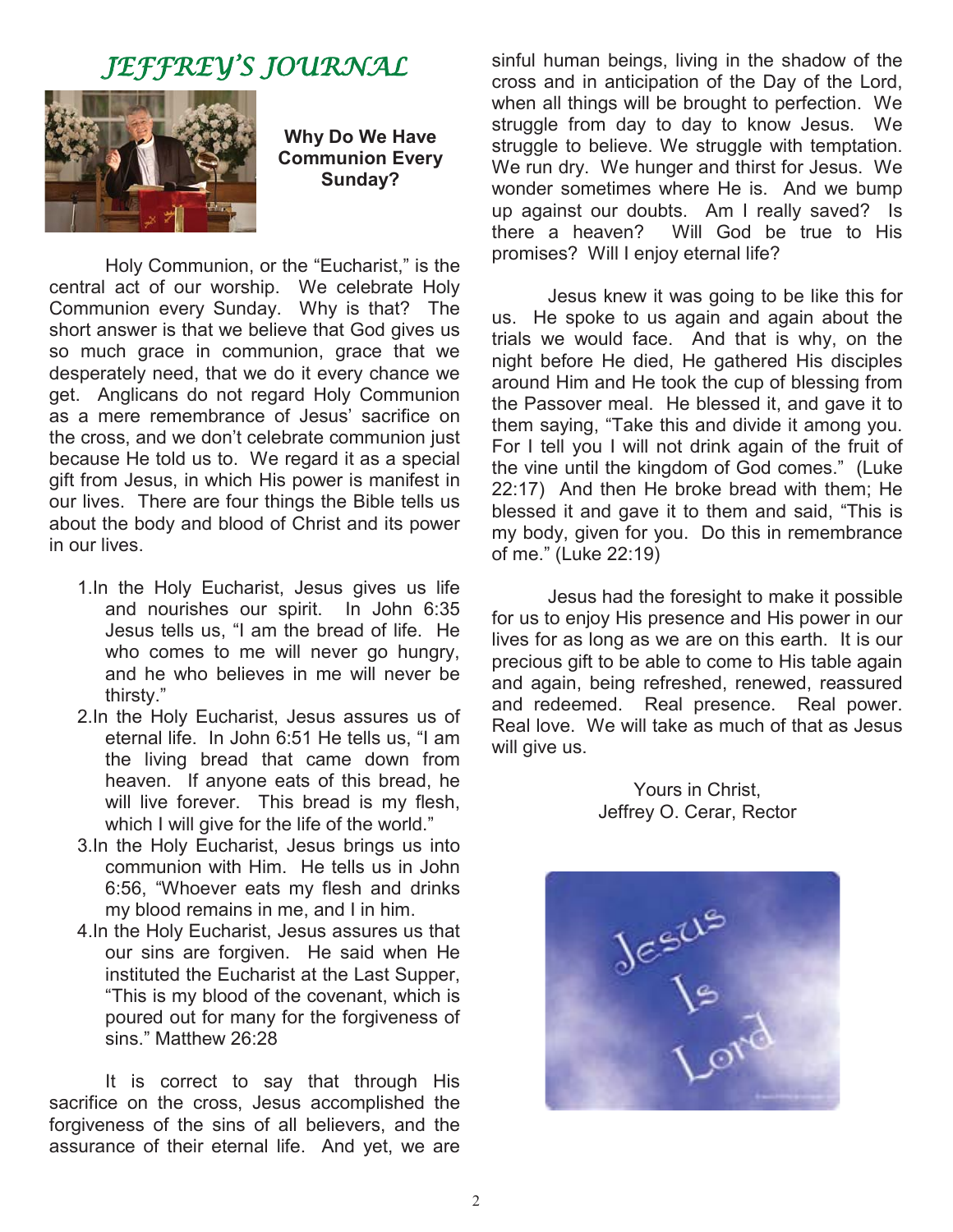

November is the time for budgets, annual reports, new vestry nominations, the Bishop's visit, Advent preparations, outreach donations, Parish Weekend Review, Building Committee updates, Veterans Day Program, and Thanksgiving events. Needless to say, this is a busy time for our church.

We were blessed this month to have a visit from Bishop Guernsey. He spent a couple of hours with the vestry before the congregational meeting to review the new church building plans, including the master site plan; then he sampled those wonderful homemade desserts. Bishop John is a profound leader who has walked the walk of church leadership. He knows the challenges that face pastors and vestries because he has served in those positions. His calming effect helps to bring problems into the arena of understanding that leads to workable and reasonable solutions. It is a pleasure to work with him. He was favorably impressed with our church plans and blessed the work. His handsome donation to the building fund was much appreciated and demonstrated his support.

As planned, we have reached a pause point in the church construction schedule while we await the results of our capital program. Once we know the level of financial support God has given us, we can refine our building plans and start moving forward again with a higher degree of precision. I encourage you to be in prayer about your pledges.

We have reached final settlement on all issues with the Diocese of Virginia concerning the separation of the churches. The settlement took a long time but we got through them with prayer

and hard work. Thank you, Jane Wrightson and Hunter Manson for your hard work and effectiveness.

Gayle Marston continues to do an excellent job with our outreach program, permitting us to help those in need. As we look beyond the front door, we find there is so much need, both locally and to the ends of the earth.

Jane Wrightson and Tad de Bordenave complete their vestry terms in December and we express our sincere thanks both of them for their strong leadership and love of the church. If God is calling you to run for the vestry, please toss your name into the ring to become part of the leadership team during these exciting times.

A huge congratulations and thank you to Howard and Lynn York for a super Veterans Day ceremony, feast, program and celebration. You made it truly enjoyable for everyone.

May each of you have a Happy Thanksgiving and please thank our dear Lord for all the blessings He has bestowed upon us.

> In Christ, George



## **Traveling Dessert Can Update**

The dessert can has started its journey making stops at St .Stephen's Anglican families along the way. Don't miss out on this tasty way to help build our new church. If you haven't signed up yet, it is certainly not too late. Just email Melinda Floom at mkf2110@verizon.net or call her at 804-529-5753.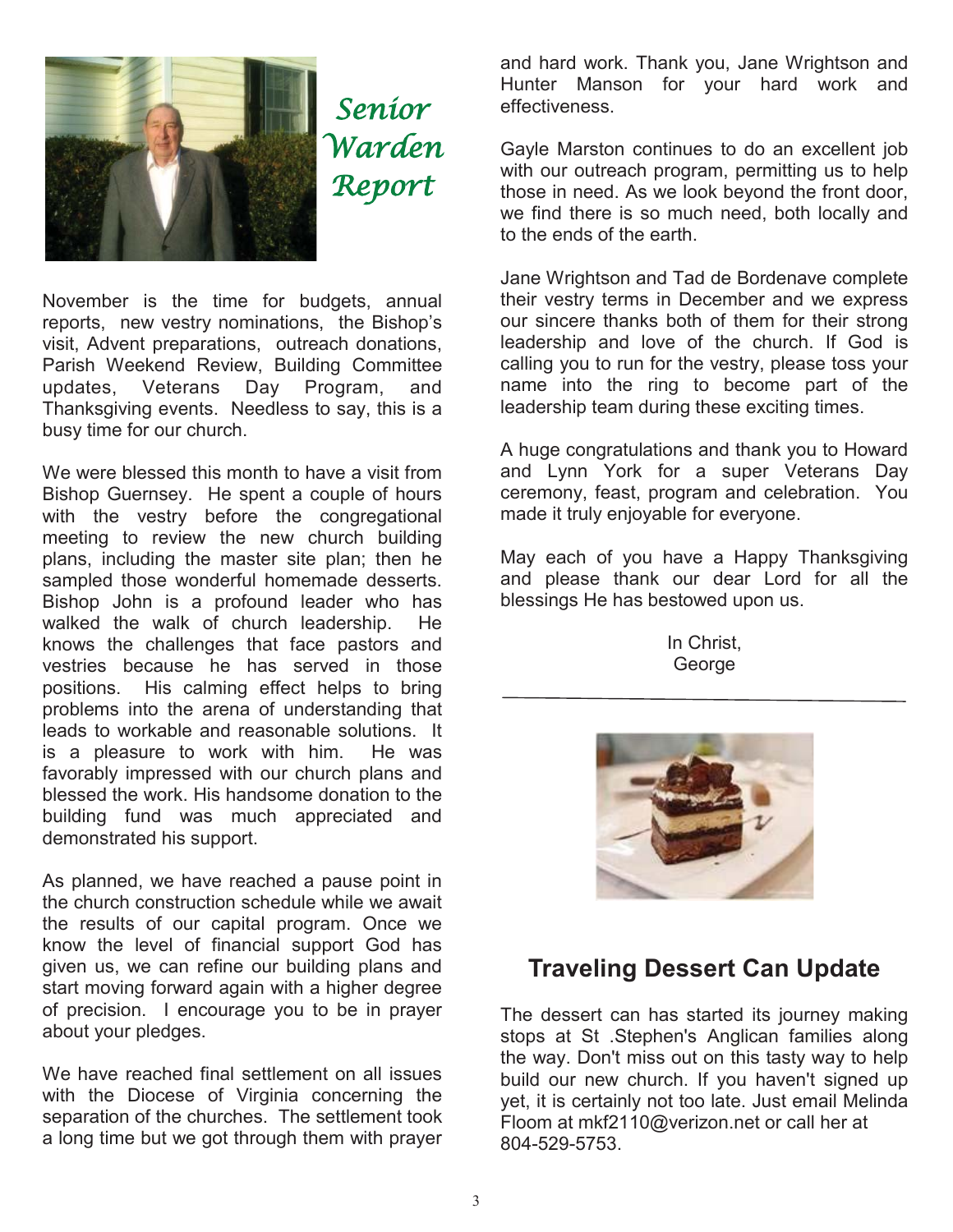

When I think back over the month of November, I am truly amazed by

all that the women accomplished. We are blessed to have so many willing servants who come forth to support all of our ministry efforts. Early in the month a group of us including some men met on Monday, November 5 to peel and cut up apples, and then on Tuesday seven women came out to roll out the pie dough, fill the crusts with apples and package 43 pies for freezing. On Apple Pie Sunday prior to Thanksgiving, we sold every single pie at \$12.00 each, and after expenses cleared around \$400.00. This proved to be a very successful undertaking and our hats go off to Corinne Anthony for coming up with this idea and organizing it so beautifully.

Marie Carstensen has been busy promoting our cookbooks and we anticipate sales picking up during the holiday season. They are now placed in several shops around the Northern Neck as well as being promoted at various Festivals and Farmer's Markets this fall. Cookbooks with or without oyster shells are always available for sale on Sunday mornings and they make great hostess and Christmas gifts.

Hospitality Team 3 under the leadership of Sally Custer provided a beautiful coffee and dessert for the Bishop's visit with us early in the month, and Hospitality Team 2 under the leadership of Charlaine Andrulot did a fantastic job with the help of First Baptist in serving a delicious luncheon on Veteran's Day.

The women filled twelve shoe boxes for children for Christmas to support the Franklin Graham Ministry of Samaritan's Purse, and it is good to know that this year some shoe boxes will be sent to victims of Hurricane Sandy in New Jersey, New York and Connecticut along with the usual international outreach. Thank you, Julie Pritchard, for collecting and delivering these boxes to the Church of the Nazarene.

The regular women's monthly meeting was held on November 15<sup>th</sup> and the 2013 proposed budget was unanimously passed. In the Leadership Team Meeting earlier that morning, Treasurer, Eleanor Semerjian reported that we had a balance of \$10,113.24, and it seems clear that once we get the fourth quarter Thrift Shop earnings in January, we will be able to meet the end of the year distributions for our 2012 budget. Jeffrey was our speaker for this meeting, and he gave us a wonderful understanding of the purpose of discipleship for St. Stephen's Anglican Church. He led us through a thorough study of what it means to become disciples of Jesus Christ and to follow and obey Him and to serve Him in ministry. He shared with us an excellent diagram of how we become mature Christians and attain the whole measure of the fullness of Christ, making God's grace visible to the world. Thank you, Jeff, for spending this time with the women, and hearty thanks to Marie Cartensen and to Sally Custer for providing a wonderful lunch.

In spite of the move of the Thrift Shop and spending more because of rent, our total sales through October were \$62,259.77— in comparison to all of 2011 sales of \$64,285.56—and we still have two months to go! Words can never adequately express our gratitude to Linda and Leslie for all they do to create a shop that has such appeal to the public – they are truly gifted in all that they do to keep the shop running in a remarkable way. Proceeds from the Thrift Shop comprise our major source of income to support our outreach program, and so I thank all of the loyal volunteers who are serving the cause and pray that more of you will be led to participate in this exciting endeavor.

This month Bob Norman made a beautiful prayer box which will be introduced into the Thrift Shop, giving customers the opportunity to submit prayer requests for which our Thursday prayer team will pray for a week. Thank you, Bob, for a job well done!

Continued on page 5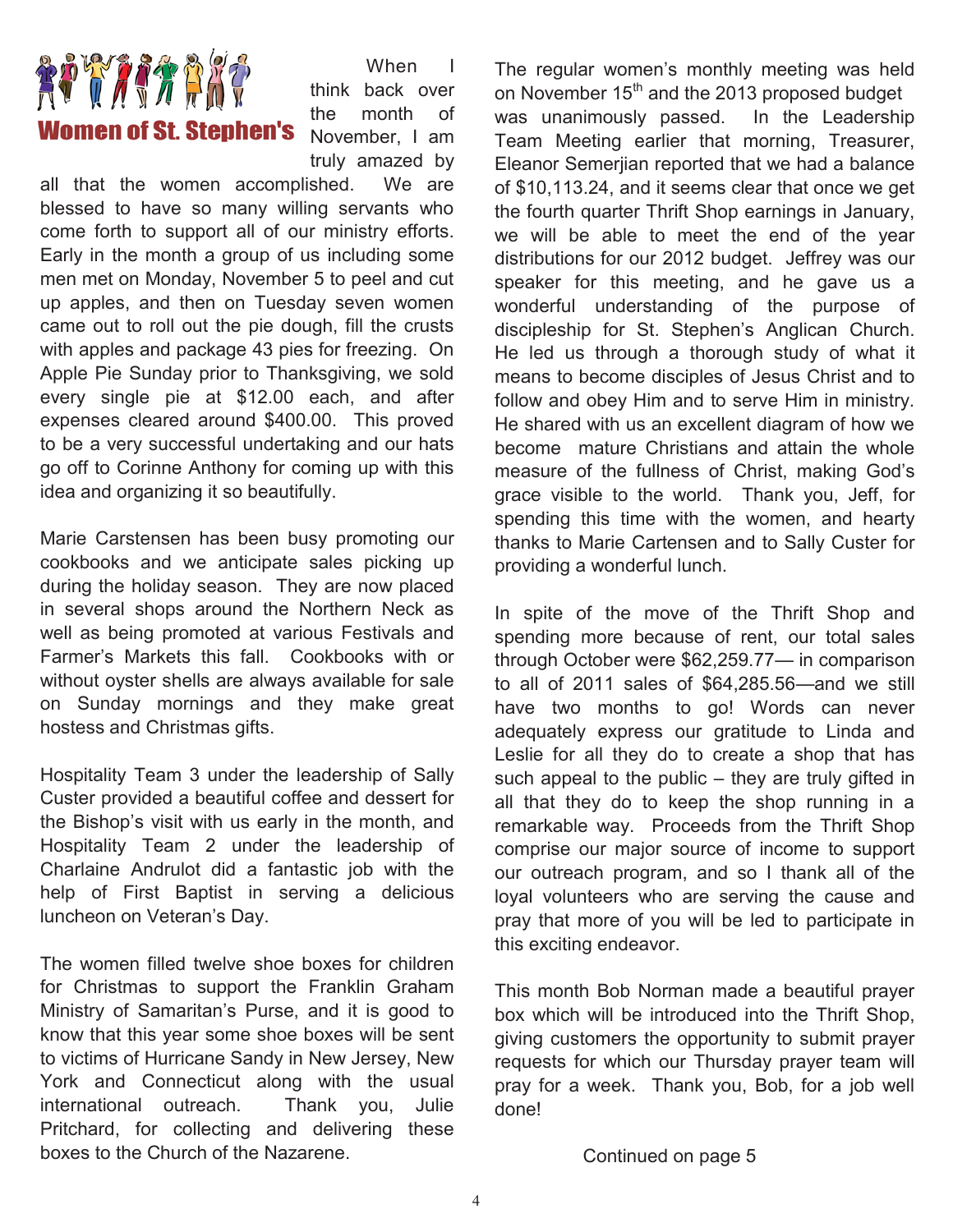# Women of St. Stephen ' s

#### continued from page 4…

On Saturday, November 24th, the prayer room in the Thrift Shop opened with volunteer intercessors on hand, and we sold six loaves of bread made by John Powers. In starting up this ministry to the public, we plan to have volunteers available for prayer for a couple hours one or two days a week plus Saturday mornings when we will also sell bread. We are hoping this will catch on and people will be drawn into this place for prayer, rest and quiet reflection. This is all about reaching out to the community with Christian love and support. If this first day is any example, we are in store for exciting times. The people, who were led to come in and sit awhile on opening day, engaged us in some very interesting conversations.

On Friday, November 30, Marie Carstensen will lead a team of women to provide dinner for the staff of twenty on duty at the Free Health Clinic in Kilmarnock. These meals provided by churches, organizations, businesses and individuals save the clinic over \$8,000.00 in annual expenses, providing much-needed additional funds for patient care.

As you read this letter, we will have entered the Advent Season, and I pray that you and your families will be blessed as you prepare your hearts and spirits for the coming of the Christ child.

Lovingly, Donna Soule



# God' s Great Project… status of the Campaign:

By the time you read this you probably will have submitted your commitment in support of this exciting challenge God has given us. Our treasurer will soon report on the level of the total commitment and will make periodic updates as needed.

I have been asked some very positive and enthusiastic questions about the Campaign and I'd like to give my reply here for your information:

- **Q:** What should I do if I really have no funds to provide?
- **A:** This is God's project so commit of your time and your talent as God leads you.
- **Q:** I think I'll come into some funds in a year or two, how should I offer that?
- **A:** Commit whatever portion of those funds that God leads you to do for the year they are anticipated; and if they don't come about, simply reduce your commitment.
- **Q:** My grown children want to contribute to God's Great Project; how can I advise them to make that happen?
- A: Send them a copy of Jeff's letter to "Friends" with the pamphlet, the commitment note and envelope (available in the Coffee Hour notice area), adding your own note to personalize it.
- **Q:** We have a friend who has been following St. Stephen's situation with great interest from afar; how can we let them know what our congregation has been doing?
- **A:** Send them a copy of Jeff's letter to "Friends" with the pamphlet and your personal note. If they want to contribute funds, they can always go to our website for details of how to do that.

For any specific questions please don't hesitate to ask…the Vestry, Campaign Team and Clergy are all available to help resolve your specific concerns.

> Blessings; Ward LeHardy Chairman, Campaign Team

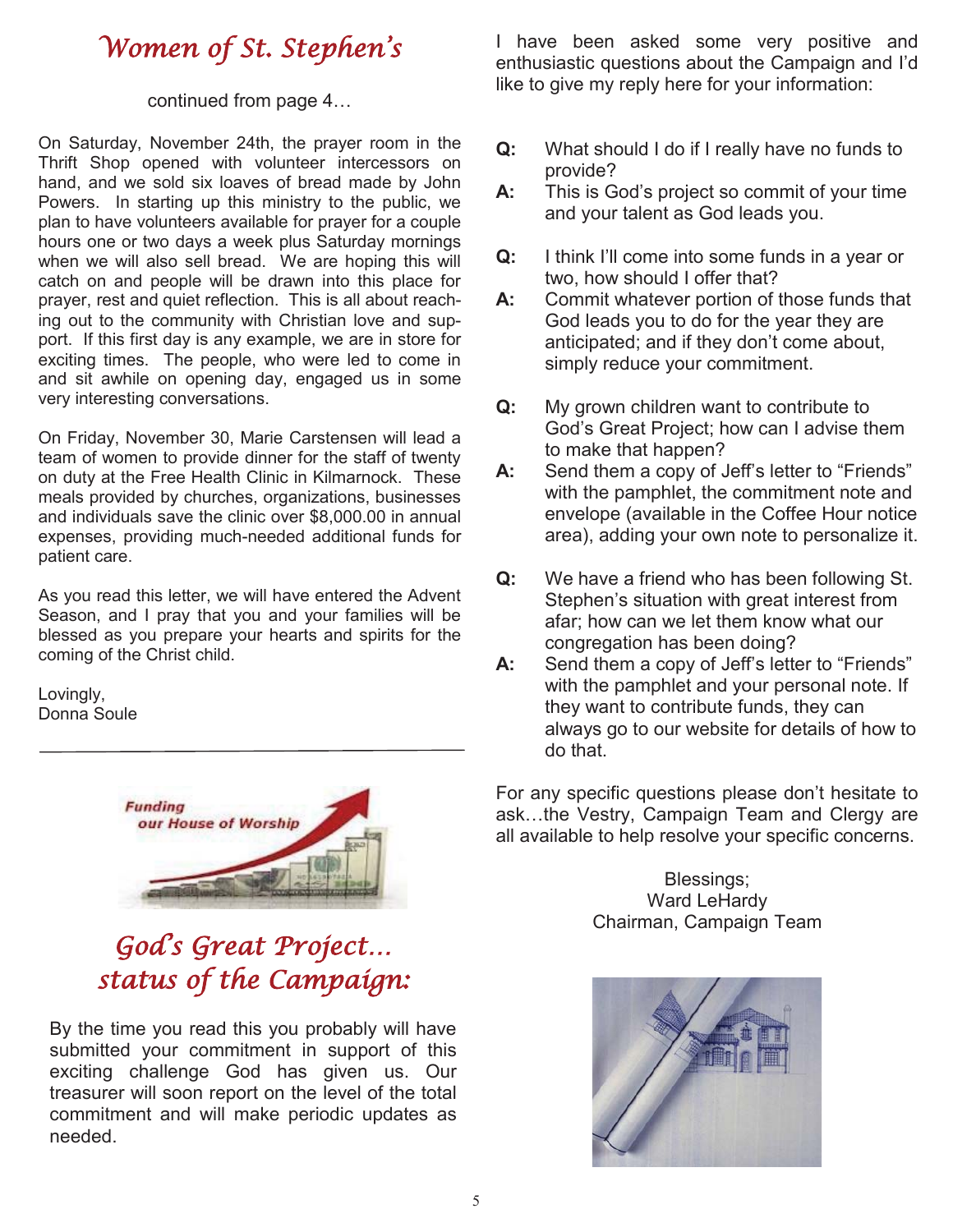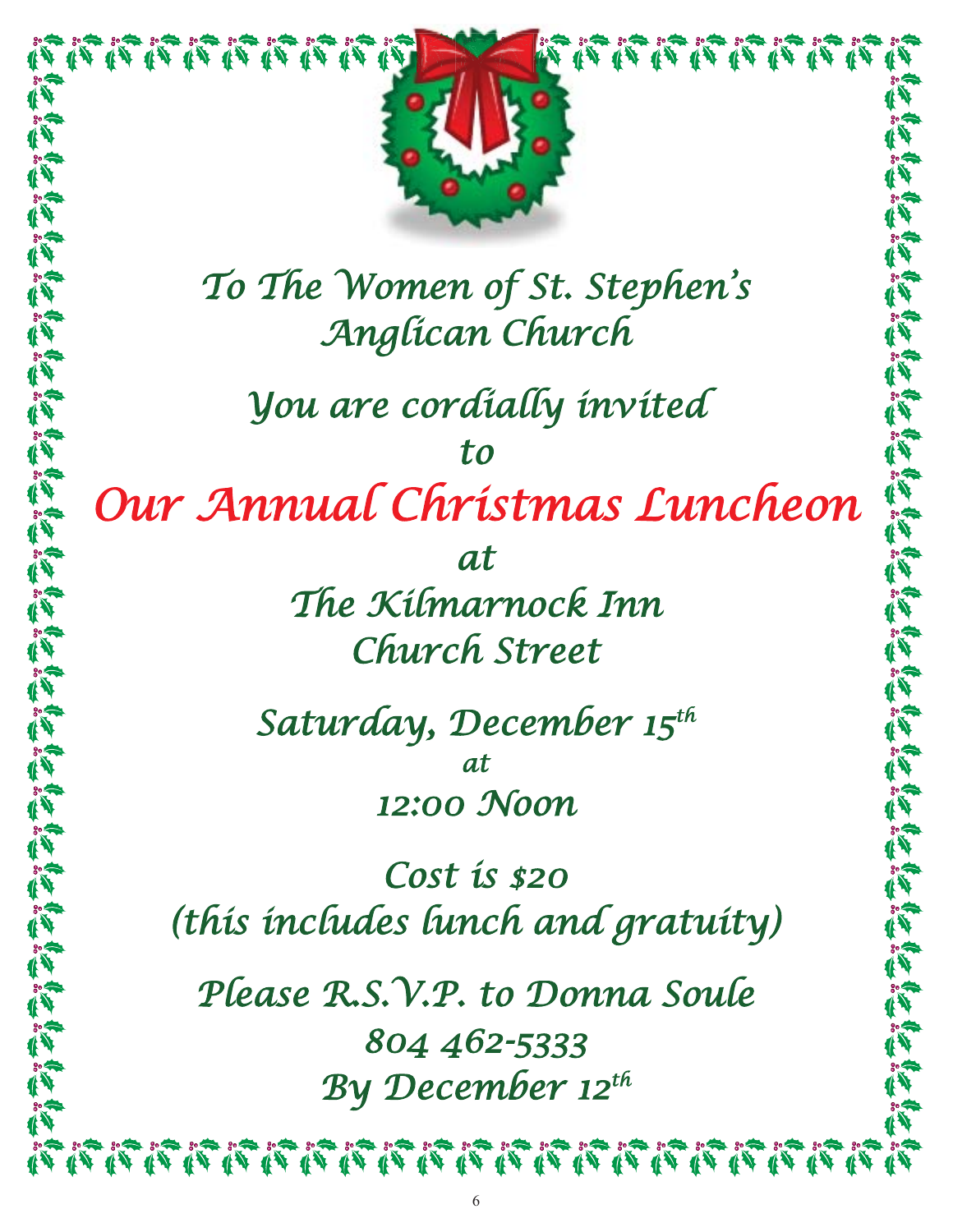# **IN THE LORD'S SERVICE**

### **Ushers**

Dec. 2 Pam Smith and Stan Rasberry Dec. 9 Laura and Fred Woodard Dec. 16 George Beckett and Ben Ward Dec. 23 John Powers and Dec. 24 The Lewis Family (7:00 PM) Dec. 30 Steve Proctor and Colston Newton Jan. 6 Bobby Edmonds and Marie Carstensen

### **Acolytes**

| Dec. 2  | <b>Emma Saunders</b>  |                     |
|---------|-----------------------|---------------------|
| Dec. 9  | <b>Caitlyn Cralle</b> |                     |
| Dec. 16 | Jennifer Radcliffe    |                     |
| Dec. 23 | <b>Sarah Saunders</b> |                     |
| Dec. 24 | <b>Chris Cralle</b>   | $(7:00 \text{ PM})$ |
| Dec. 30 | <b>Marley Kimmitt</b> |                     |
| Jan 6   | <b>Emma Saunders</b>  |                     |
|         |                       |                     |

### **Lesson Readers**

| Dec. 2    | Elaine Price (L)                       |
|-----------|----------------------------------------|
|           | Julie Pritchard (P)                    |
| Dec. 9    | Brooke Read (L)                        |
|           | Susan Read (P)                         |
| Dec. 16   | Margaret Radcliffe (L)                 |
|           | Priscilla Williams (P)                 |
| Dec. 23   | Bill Tracey (L)                        |
|           | Charlaine Andrulot (P)                 |
| Dec. 24   | $(7:00 \text{ PM})$<br>Howard York (L) |
|           | Marie Carstensen (P)                   |
| Dec. 30   | Priscilla Williams (L)                 |
|           | Bill Bloom (P)                         |
| Jan.<br>6 | Betty Dillingham (L)                   |
|           | Jeanne Hickey (P)                      |
|           |                                        |

### **Eucharistic Ministers**

| Dec. 2  | <b>Elaine Price and Priscilla Williams</b> |
|---------|--------------------------------------------|
| Dec. 9  | Priscilla Williams and Tony                |
|         | <b>Blackstone</b>                          |
| Dec. 16 | Tony Blackstone and Bill Bloom             |
| Dec. 23 | <b>Bill Bloom and Ward LeHardy</b>         |
| Dec. 24 | Ward LeHardy and Frank McCarthy            |
| Dec. 30 | <b>Frank McCarthy and Constance</b>        |
|         | <b>McDearmon</b>                           |
| Jan. 6  | Constance McDearmon and                    |
|         | <b>Phyllis TeStrake</b>                    |

### **Greeters**

| <b>December</b> | Julie Pritchard and |  |
|-----------------|---------------------|--|
|                 |                     |  |

### **Altar Guild**

| 1st week | Judy LeHardy and Lucy Logan         |
|----------|-------------------------------------|
| 2nd week | April Kranda and Susan Thomas       |
| 3rd week | <b>Sally Custer and Ruth Franck</b> |
| 4th week | Susan Thomas, Virginia and          |
|          | <b>Laddie Townshend</b>             |
| 5th week | <b>Priscilla Williams</b>           |
|          |                                     |

### **Coffee Hour**

- Dec. 2
- Dec. 9 Hospitality Team
- Dec. 16
- Dec. 23 Dec. 30
- Jan. 6



- Dec. 1 John Radcliffe Dec. 2 Bob Norman, Fred Woodard Dec. 5 Neil Avent Dec. 8 Nan Hundley Dec. 10 Jim Logan Dec. 12 Patrick Brennan, Hunter Manson Dec. 13 Laddie Townshend Dec. 17 Daniel Mochamps Dec. 23 Veronica Brennan Dec. 27 Jan Beckett, Ward LeHardy and Rick Saunders Dec. 28 Marion Mitchell
	- Dec. 31 Virginia Townshend



Dec. 6 Betty and Roy Hillman and Susan and Rick Saunders Dec. 13 Constance McDearmon and Doug Smoot Dec. 18 Janet and Walter Eichacker Dec. 28 Joan and Tony Blackstone

*O God, grant that the wills of this man and this woman may be so knit together in your will, and their spirits in your Spirit, that they grow in love and peace with you and one another all the days of their lives. Amen.*